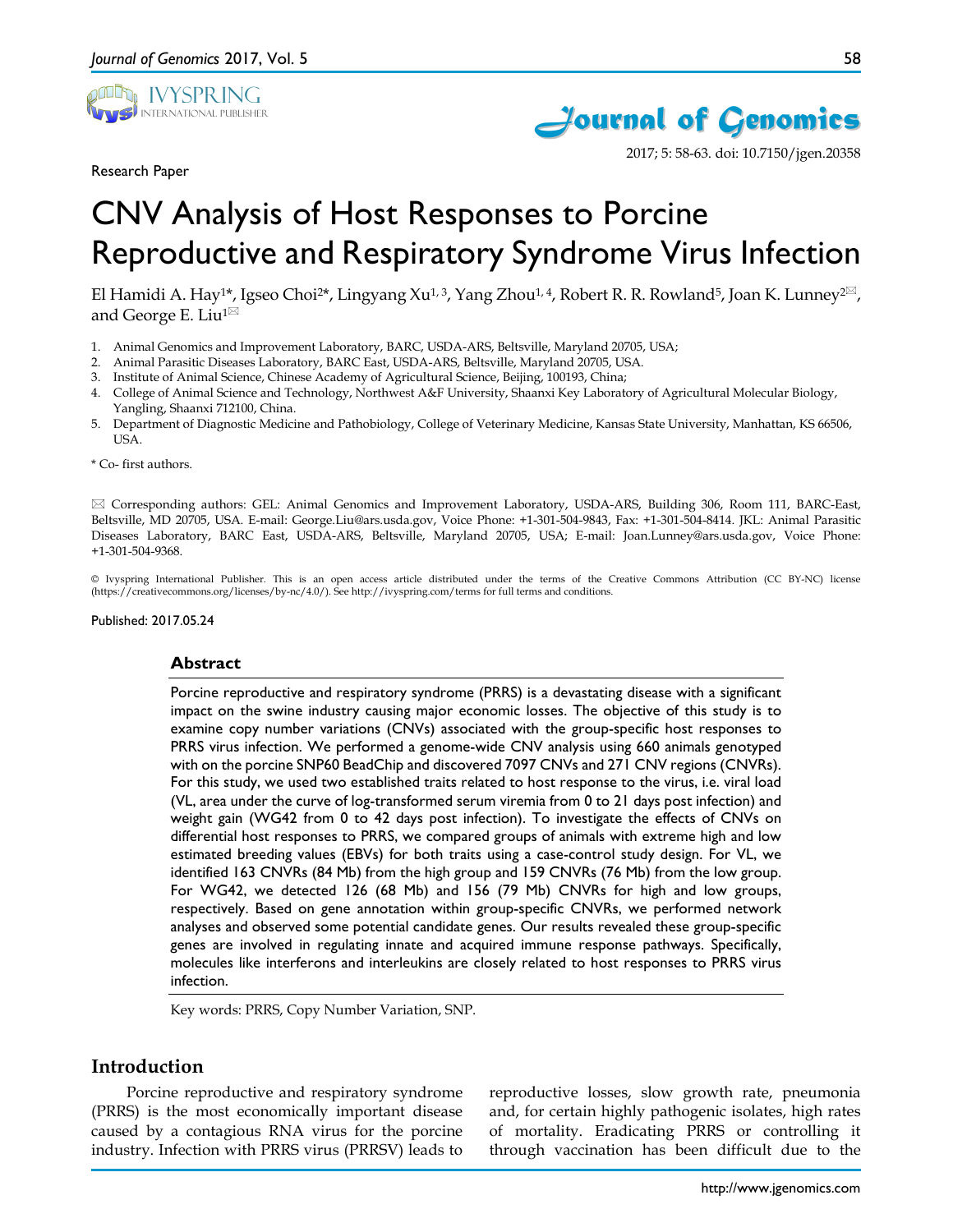structural nature of the virus and its high mutation rate [1, 2]. Another plausible approach to control PRRS is the utilization of genetic variation to select genetically resistant pigs [3]. Multiple studies have reported a genetic component to the resistance to PRRS virus [4]. Using SNP markers, Boddicker *et al.* found a major QTL on *Sus scrofa* chromosome (SSC) 4 associated with host response to PRRS virus measured as viral load i.e. VL, the area under the curve of log viremia in blood up to 21 days post-infection (dpi), and weight gain (WG42, gain from 0 to 42 dpi) in growing pigs [5]. Additionally, Boddicker *et al.* further validated the results and showed that the two traits associated with host response are controlled by multiple regions in the genome with small effects (<1.5%) except the region in SSC4 which explained 13.2 % of the total genetic variation for VL trait [6,7]. Based on differential gene expression in blood samples, Koltes *et al.* affirmed that alleles in the *GBP5* gene account for the SSC4 effect. These findings offer the opportunity to use a marker-assisted type of selection to eliminate or mitigate the impact of PRRS [8].

Utilizing genetic improvement is a good method to control PRRS, however these studies also indicated that SNP markers may not be sufficient to capture all of the genetic variances of the host response to the virus. Therefore, other sources of genetic variation such as copy number variations (CNVs) can possibly contribute to the genetic portion of PRRS traits. CNVs are a subset of structural variations in the forms of insertions and deletions of a size larger than 50bp [9]. Several studies have shown CNVs to alter gene structure, dosage and gene regulation and expose recessive alleles [10]. A human study showed that CNVs explain around 18% of the total variation in gene expression [11]. Additionally, CNVs are of great importance in livestock, having significant effects on economically important traits such as milk production, feed efficiency and disease resistance [12-14]. For the porcine industry, previous CNV studies have produced several CNV maps across the *Sus Scrofa* genome. Fadista *et al.* identified 37 CNVRs on chromosomes 4, 7, 14 and 17 and Ramayo-Caldas *et al.* found 49 CNVRs in Iberian × Landrace crossbred animals using Porcine SNP60 BeadChip [15,16]. Recently, Chen *et al.* investigated the distribution of 565 CNV regions (CNVRs) from 18 diverse pig populations. However, none of these studies have investigated the correlation between CNVs and complex disease traits in pigs. Thus, to explore the other genetic variations related to PRRS beyond SNPs, the objective of this study is to conduct a group-specific CNV analysis by contrasting CNVRs detected in two groups of extreme traits. Furthermore,

network analyses were carried out to understand the functional roles of the detected CNVs on differential host responses to PRRS virus.

## **Materials and Methods**

### **Data generation**

The collection and data generation process were described previously [5]. In total, 660 pigs infected with PRRS virus (NVSL97-7895) were considered in this study. Two traits were established before as indicatives of host response to PRRS. These traits were viral load (VL, area under the curve of log-transformed serum viremia from 0 to 21 days post infection) and weight gain (WG42 from 0 to 42 days post infection) [5].

We calculated Estimated Breeding Values (EBVs) using a single trait model in BLUPF90 package [17]. The model used is the following:

$$
y = Xb + Za + e \tag{1}
$$

where **y** is the vector of observations, **b** is a vector of fixed factors including sex, pen within trial and the interaction of trial and parity class, **a** is the vector of random additive effects and **e** is the vector or residual terms. **X** and **Z** are incidence matrices relating effects fixed effects **b** and random effects **a** respectively to the observations. Based on the predicted EBVs for VL and WG42, we selected 100 individuals with extremely low values (VLL or WG42L) or 100 individuals with extremely high values (VLH or WG42H) for group comparisons, respectively.

#### **CNV discovery**

We detected CNVs using the PennCNV algorithm [18]. PennCNV has the lowest false discovery rate and has been widely used for detecting CNVs compared to other CNV calling algorithms [19]. Multiple sources of information used in PennCNV consist of normalized total intensities (Log R ratio - LRR) and allelic intensity ratios (B allele frequency - BAF). Illumina GenomeStudio software was used to generate both LRR and BAF files. Also, a population frequency of B allele (PFB) file was generated by calculating the BAF of each marker using this population. Additionally, in order to correct for potential waviness due to GC content, genomic\_wave.pl option was used and the required gcmodel file was generated by calculating the GC content of the 1Mb genomic region surrounding each marker (500kb each side). In this study like many other published studies, CNV calling was restricted to autosomes only. After sample quality control, we detected 7097 CNVs from 660 animals, which passed the quality control filtering. The quality control filtering parameters were set to 0.35 for standard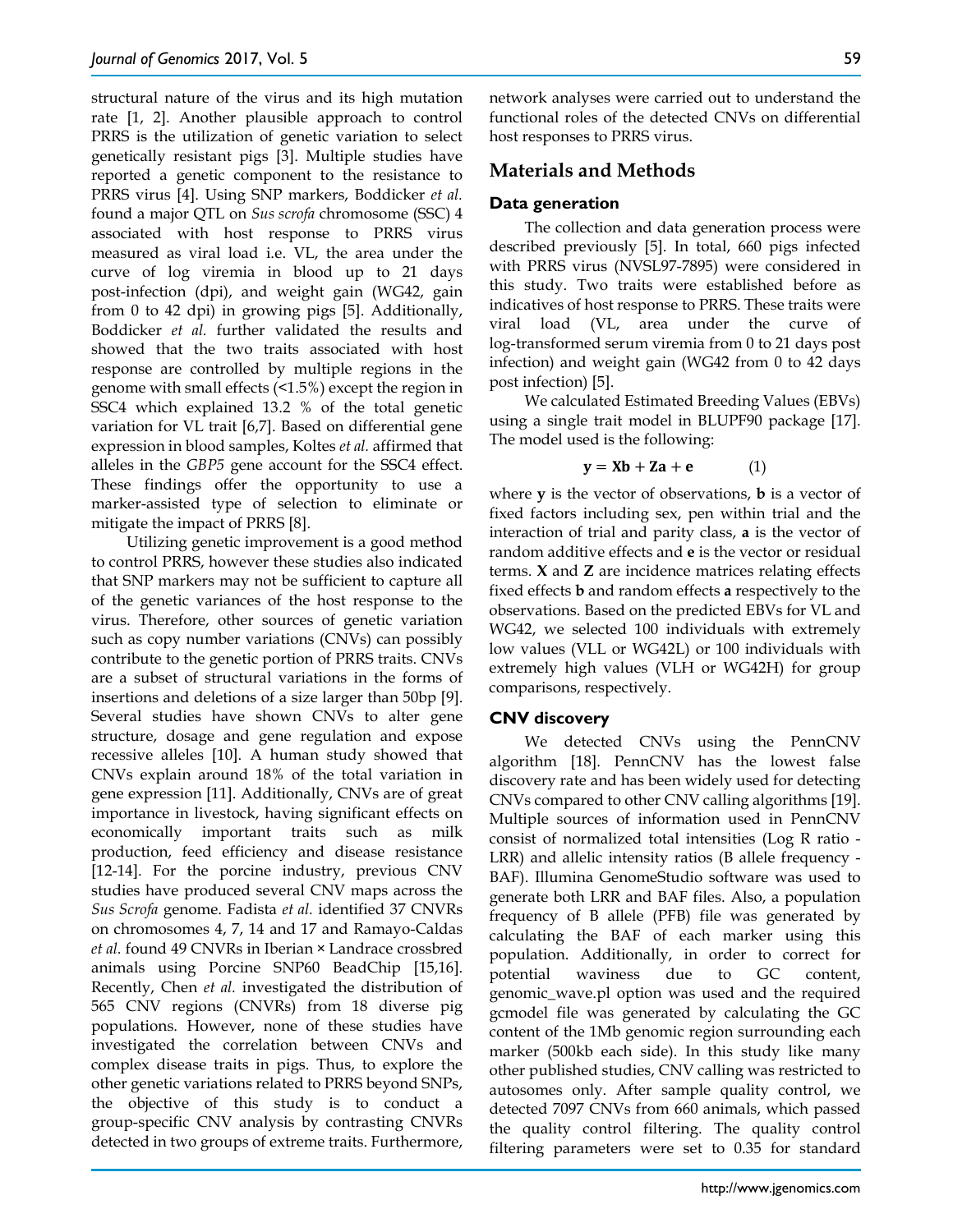deviation (STD) of log R ratio, 0.075 for the waviness factor, 0.01 for BAF drift and a threshold of 100 low quality CNVs to eliminate samples (-qclrrsd 0.35 -qcwf 0.075 -qcbafdrift 0.01 -qcnumcnv 100 –qcpassout). After aggregating the overlapping CNVs, we identified a total of 271 CNVRs (Table 1 and Table S1).

**Table 1.** Summary of CNV regions of extreme groups

| Sample      | Trait     | Counta | Gain <sup>b</sup> | Loss <sup>c</sup> | Total length |
|-------------|-----------|--------|-------------------|-------------------|--------------|
| All samples | VL,WG42   | 271    | 319               | 6778              | 186,923,627  |
| VLL.        | VL low    | 159    | 55                | 911               | 76.462.440   |
| VI H        | VL high   | 163    | 32                | 969               | 84,558,089   |
| WG42L       | WG42 low  | 156    | 64                | 1025              | 79,628,510   |
| WG42H       | WG42 high | 126    | 41                | 1000              | 68,708,828   |

a Number of non-redundant CNV regions in a specific sample group

b Number of gain events in the identified CNV regions

c Number of loss events in the identified CNV regions

## **CNV gene annotation and network identification**

After the identification of CNV regions for each group, we performed gene annotation using either Ensembl genes (http://www.ensembl.org/) or RefSeq genes. It is noted that these two gene datasets are currently not complete due to the current status of the pig draft genome assembly and annotation. This limitation could have implications on this study.

In order to explore the potential CNVs underlying genetic mechanisms in differential host responses to PRRS virus infection, we carried out network analyses for both group comparisons using Ingenuity Pathway Analysis (IPA) software (Ingenuity Systems, Redwood City, CA, USA). We imported lists of unique genes identified in CNV regions for two group comparisons into IPA separately. We selected "human, mouse and rat" for the species option and included "both *in silico* and experimental" for Evidence as described previously [20]. We chose the default number of 35 molecules in each network. The networks involving the unique genes in each group were then identified. Furthermore, the genes in the networks which were referred to as focus molecules were classified by their function and assigned a value indicating the significance of the genes in the network.

## **Results and Discussion**

Using the PennCNV algorithm, we identified 7097 CNVs from 660 samples. We obtained a total of 271 CNVRs with a length of 186.9 Mb, which corresponds to approximately  $\approx$  6% of the pig autosomal genome. The detected 271 CNVRs consisted of 319 gain events and 6778 loss events (Table 1 and Table S1). For the VLH sample, we identified 163 CNV regions with a length of 84 Mb consisting of 32 gain events and 969 loss events (Table S2). Additionally, for the VLL sample, we detected a total of 159 CNV regions (76 Mb) consisting of 55 gain events and 911 loss events (Table S3). We observed a similar trend in the WG42H and WG42L groups (Table S4 and Table S5). Our study revealed that more CNV loss events were identified compared to CNV gain events in all samples, which is consistent with previous studies in pig and other species [21, 22].

#### **CNV correlation with PRRS**

In this study, we divided animals into extreme groups based on two traits, thus CNVR for each group was obtained by merging CNVs across individuals into non-overlap regions. To study the potential genes involved in copy number changes, we investigated group-specific gene content using either Ensembl or RefSeq gene datasets. We focused on these group-specific genes because they can shed light on the underlying genetic mechanism involved in differential host responses to PRRS virus infection. As expected, the Ensembl dataset yielded a higher number of genes falling within CNVRs than RefSeq. Using Ensembl, we retrieved 225 genes for the VLH group and 142 genes for the VLL group (Figure 1A). For WG42, we identified 143 and 248 genes for WG42H and WG42L groups, respectively (Figure 1B). When using the RefSeq database, we found 115 genes for the VLH group and 113 genes for the VLL groups. For WG42, we found 101 and 119 genes for WG42H and WG42L groups, respectively. The moderate number of genes found in this study may be related to the location of CNVs in gene-poor regions of the genome and the deleterious nature of CNVs in gene-rich regions [23]. This could be also related to incomplete gene annotation or the sequence quality in the region where a gene is located in the pig genome. For example, we found some CNV regions harboring no annotated gene and these included 35 out of 163 (21%) for the VLH group, 38 out of 159 (23%) for the VLL group, 24 out of 126 (19%) for the WG42H group and 35 out of 156 (22%) for the WG42L group, respectively. Around 20% of CNVR discovered in this study overlapped with previous studies [16, 21, 22, 24]. The discrepancies could be related to different samples and/or CNV calling algorithms [19].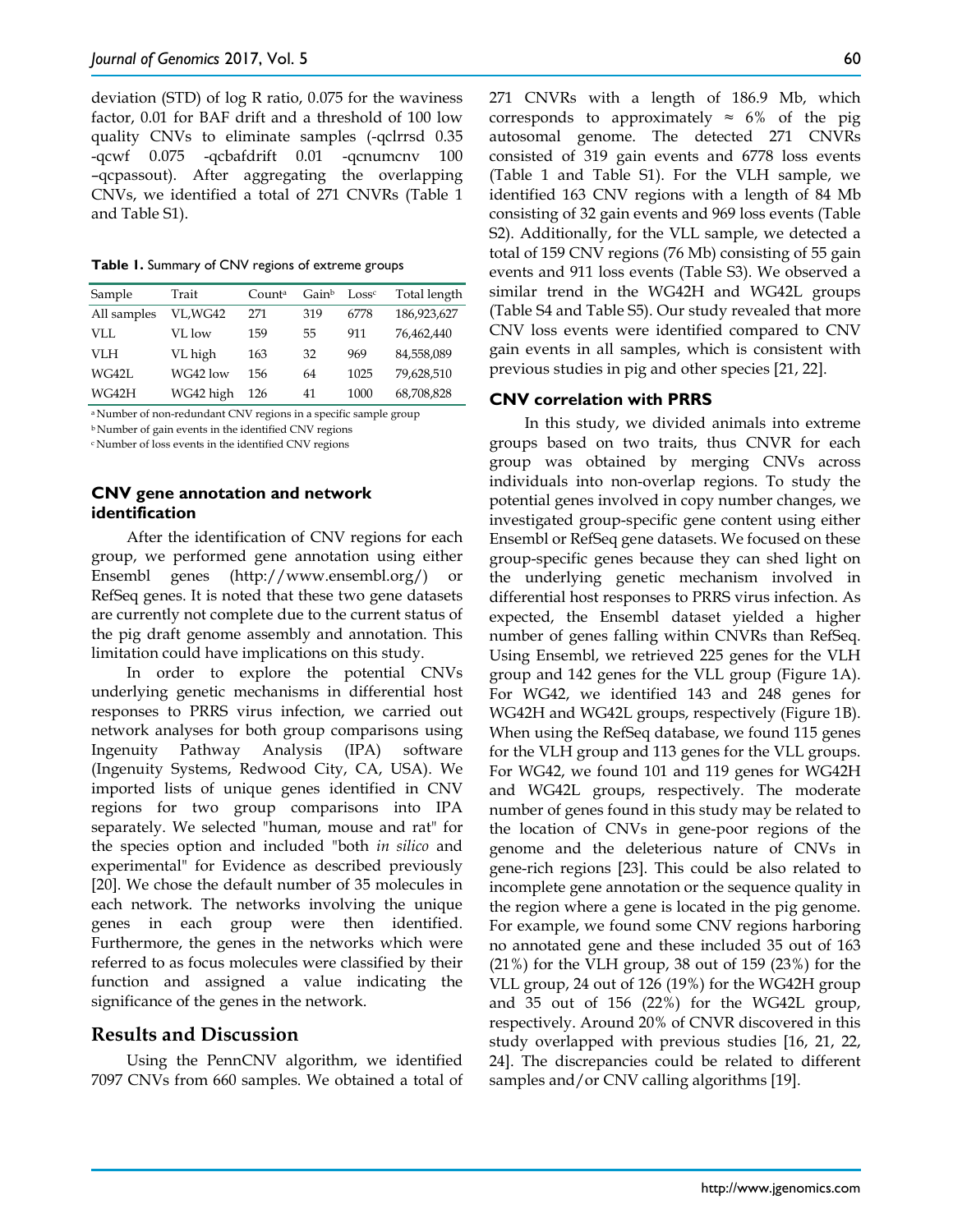



**Figure 1.** A, Comparison of identified CNV regions between the VLL and VLH groups. B, Comparison of identified CNV regions between WG42H and WG42L groups. C, The top network for the WG42H group identified by IPA is involved in Developmental Disorder, Hereditary Disorder, Immunological Disease. Notes and edges are displayed with various shapes and labels that represent the functional class of genes and the nature of the relationship between the notes, respectively. For meanings of shapes and lines, see legend within the figure.

To investigate the effects of CNVs on the host response to PRRS, we carried out network analyses using each set of group-specific genes. Using the IPA software, we obtained various networks for each group. We discovered 8 networks for the VLL group versus 10 networks for the VLH group (Table S6). For WG42, we identified 12 networks for the WG42L group and 7 networks for the WG42H group (Table S7). The score of each network reported by IPA represents the probability that the genes in the network are not associated by random chance.

Interestingly, we discovered a network with gene expression and hereditary functions for the VLH group (Table S6, VLH ID 2). The network contained inflammatory cytokines such as type 1 interferons (IFN- $\alpha$ , IFN- $\beta$ ), TNF- $\alpha$ , and interleukin-1 (IL-1). We also found a network related to antimicrobial response, inflammatory response, cell death and survival for the VLL groups (Table S6 VLL ID 6). The CNV-associated genes found in this network are *BFSP2, CALCOCO2, CHMP6*, *CSGALNACT1, ERICH6, HOXB8*, *KANSL1*, *KCNH8*, *PPM1F*, *SCN9A*, and *SLC28A3*. The gene *CHMP6* encodes a member of the

chromatin-modifying protein/charged multivesicular body protein family. These proteins are part of the endosomal sorting complex required for transport III which degrades surface receptors and also part of biosynthesis of endosomes.

Network analysis of the WG42H group resulted in a total of 7 networks. The network with the highest score is involved in developmental disorder, hereditary disorder and immunological disease functions (Figure 1C, Table S7 WG42H ID: 1). The genes in this network included *IFIT2*, *IFIT2*, *IFIT3* and *IFIT5*. The *IFIT* proteins are involved in response processes to viral infections. Infection with PRRS virus activates *IFIT1* and *IFIT3* expression in porcine alveolar macrophages, and expression of *IFIT1* and *IFIT5* in the lung [25, 26]. The network also contained inflammatory cytokines such as type 1 interferons (IFN-α, IFN-β), TNF-α, and interleukin-1 (IL-1). These molecules are mainly involved in communication between innate and adaptive immune cells. Earlier studies showed that the PRRS virus under-regulates the production of the aforementioned inflammatory cytokines [27, 28]. Furthermore, their decreased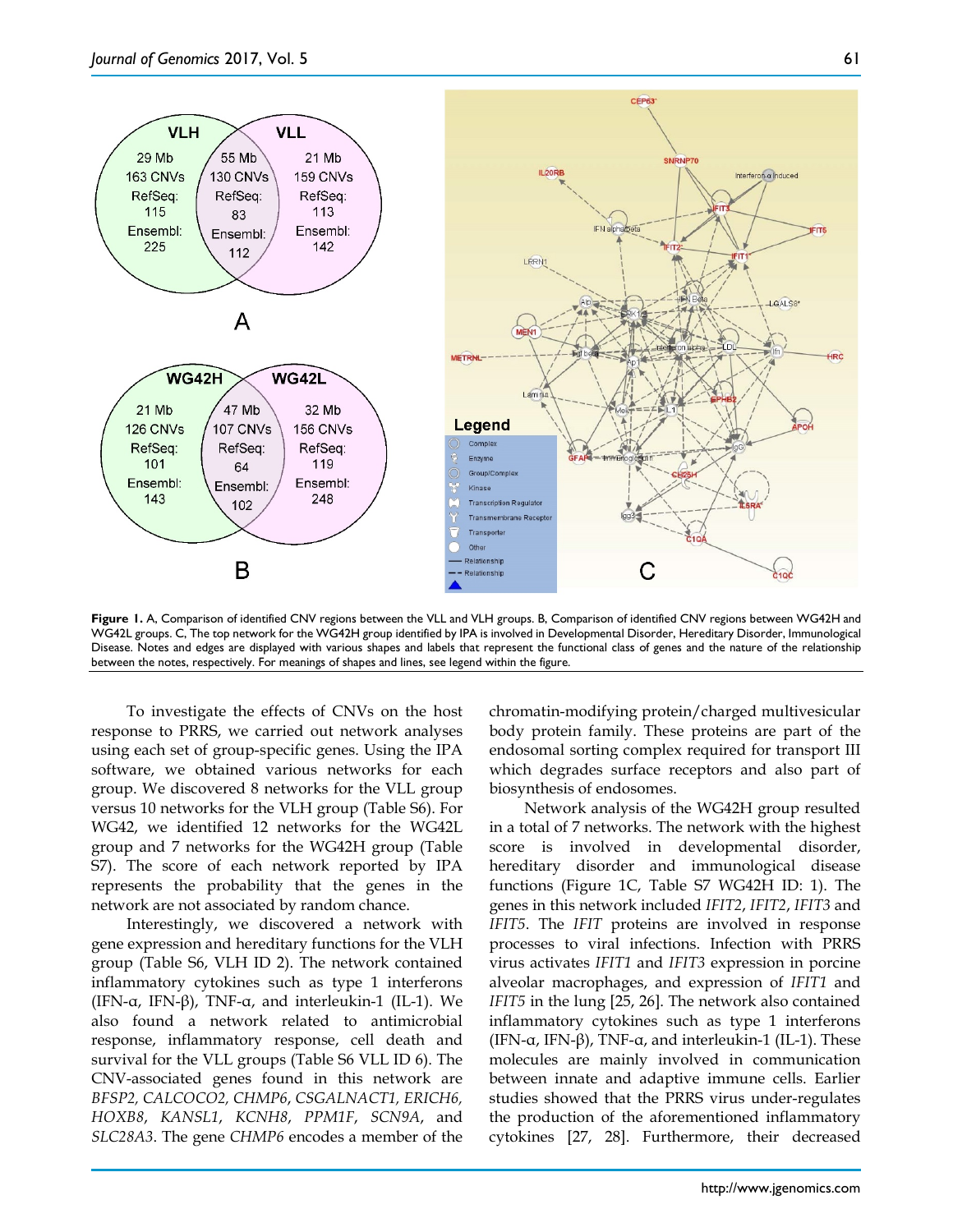production leads to a weak innate immune response and a slow IFN- γ response [29]. Lunney *et al.* reported that animals which cleared PRRSV infection were characterized by early expression of IL-1β, IL-8 and IFN-γ [30]. In the WG42L group, we identified a network responsible for humoral immune response, protein synthesis, hematological system development and function (Table S7 WG42L ID: 4). The genes identified in the CNV regions in this network are *ANKRD2*, *CCR7*, *GALNT2*, *IK2F3*, *IL27RA*, *IRF2*, *ITPKB*, *LGI1*, *PCSK9*, *RBP4*, *RLN3*, *TCAP*, *TF*, *TLR5* and *TOB1*. The pathways in this network also include different interferon and interleukin molecules.

## **Conclusions**

This study revealed that CNVs are potentially involved with group-specific host responses to PRRS virus. Agreeing with previous studies, these results revealed that different interferon and interleukin molecules, which are mainly involved in communication between innate and adaptive immune cells, could be involved in host-PRRS virus interaction and PRRS resistance. This study may benefit the porcine industry by paving the way to utilize genetic variation, specifically CNVs, as a remedy or an approach to eliminate or mitigate the impact of PRRS. Combined with the SNP-based results, our CNV results could potentially facilitate the identification of susceptible animals or allow use of marker assisted type of selection to alleviate the effect of this disease. Finally, it is worthwhile to note that this CNV study is still preliminary in nature and more research is warranted to establish a cause-and-effect relationship in the future.

## **Supplementary Material**

**Table S1.** CNVRs identified in this study and its state. **Table S2.** CNVRs identified for the VLH groups. **Table S3.** CNVRs identified for the VLL samples. **Table S4.** CNVRs identified for the WG42H group. **Table S5.** CNVRs identified for the WG42L groups. **Table S6.** IPA pathways identified for the VL group comparison.

**Table S7.** IPA pathways identified for the WG42 group comparison.

http://www.jgenomics.com/v05p0058s1.xlsx

## **Acknowledgements**

We thank the PRRS Host Genetics Consortium for sharing their SNP data. We also thank Reuben Anderson and Alexandre Dimtchev for technical assistance. Mention of trade names or commercial products in this article is solely for the purpose of providing specific information and does not imply

recommendation or endorsement by the US Department of Agriculture.

#### **Additional Information**

This work was supported in part by Agriculture and Food Research Initiative (AFRI) competitive grant No. 2011-67015-30183 from the USDA National Institute of Food and Agriculture (NIFA) Animal Genome Program and AFRI No. 2008-55620-19132 and National Pork Board grants to the PRRS Host Genetics Consortium. The genotypic and phenotypic data was collected as part of the PRRS Host Genetics Consortium (PHGC) studies. All the data is available through the database at http://www.animalgenome. org/lunney/. As noted on that page access to PHGC Database is monitored by the USDA ARS maintained Cooperative Research and Development Agreement (CRADA) Material Transfer Agreement (MTA). Access to this data is available for further analyses to those who sign on to the PHGC CRADA MTA.

#### **Authors' contributions**

GEL, IC and EHAH conceived and designed the experiments. EHAH, JL, IC, LYX, YZ and RRRR performed *in silico* prediction and computational analyses. GEL, EHAH, and JL wrote the paper.

## **Competing Interests**

The authors have declared that no competing interest exists.

#### **References**

- 1. Kimman TG, Cornelissen LA, Moormann RJ, Rebel JM, Stockhofe-Zurwieden N: Challenges for porcine reproductive and respiratory syndrome virus (PRRSV) vaccinology. *Vaccine* 2009, 27: 3704-3718.
- 2. Geldhof MF, Van Breedam W, De Jong E, Lopez RA, Karniychuk UU, Vanhee M *et al*.: Antibody response and maternal immunity upon boosting PRRSV-immune sows with experimental farm-specific and commercial PRRSV vaccines. *Vet Microbiol* 2013, 167: 260-271.
- 3. Rowland RR, Lunney J, Dekkers J: Control of porcine reproductive and respiratory syndrome (PRRS) through genetic improvements in disease resistance and tolerance. *Front Genet* 2012, 3: 260.
- 4. Lunney JK, Chen H: Genetic control of porcine reproductive and respiratory syndrome virus responses. *Virus Res* 2010, 3: 161-169.
- 5. Boddicker N, Waide EH, Rowland RR, Lunney JK, Garrick DJ, Reecy JM *et al*.: Evidence for a major QTL associated with host response to porcine reproductive and respiratory syndrome virus challenge. *J Anim Sci* 2012, 90: 1733-1746.
- 6. Boddicker NJ, Bjorkquist A, Rowland RR, Lunney JK, Reecy JM, Dekkers JC: Genome-wide association and genomic prediction for host response to porcine reproductive and respiratory syndrome virus infection. *Genet Sel Evol* 2014, 46: 18.
- 7. Boddicker NJ, Garrick DJ, Rowland RR, Lunney JK, Reecy JM, Dekkers JC: Validation and further characterization of a major quantitative trait locus associated with host response to experimental infection with porcine reproductive and respiratory syndrome virus. *Anim Genet* 2014,  $45:48-58$
- 8. Koltes JE, Fritz-Waters E, Eisley CJ, Choi I, Bao H, Kommadath A *et al*.: Identification of a putative quantitative trait nucleotide in guanylate binding protein 5 for host response to PRRS virus infection. *BMC genomics* 2015, 16: 412.
- 9. Mills RE, Walter K, Stewart C, Handsaker RE, Chen K, Alkan C *et al*.: Mapping copy number variation by population-scale genome sequencing. *Nature* 2011, 470: 59-65.